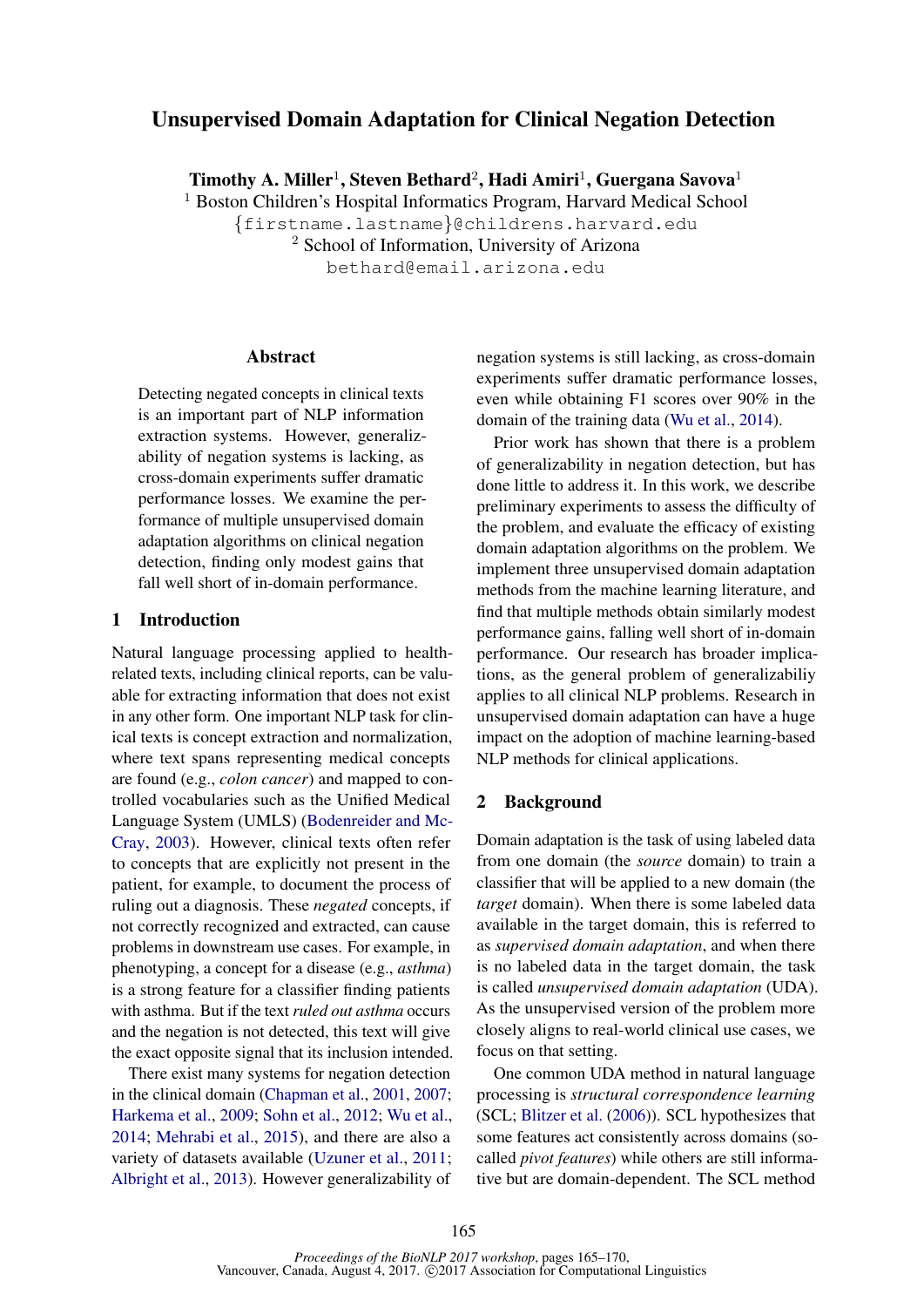combines source and target extracted feature sets, and trains classifiers to predict the value of pivot *features*, uses singular value decomposition to reduce the dimensionality of the pivot feature space, and uses this reduced dimensionality space as an additional set of features. This method has been successful for part of speech tagging (Blitzer et al., 2006), sentiment analysis (Blitzer et al., 2007), and authorship attribution (Sapkota et al., 2015), among others, but to our knowledge has not been applied to negation detection (or any other biomedical NLP tasks). One difficulty of SCL is in selecting the pivot features, for which most existing approaches use heuristics about what features are likely to be domain independent.

Another approach to UDA, known as *bootstrapping* or *self-training*, uses a classifier trained in the source domain to label target instances, and adds confidently predicted target instances to the training data with the predicted label. This method has been successfully applied to POS tagging, spam email classification, named entity classification, and syntactic parsing (Jiang and Zhai, 2007; Mc-Closky et al., 2006).

Clinical negation detection has a long history because of its importance to clinical information extraction. Rule-based systems such as Negex (Chapman et al., 2001) and its successor, ConText (Harkema et al., 2009) contain manually curated lists of negation cue words and apply rules about their scopes based on word distance and intervening cues. While these methods do not learn, the word distance parameter can be tuned by experts to apply to their own datasets. The DepNeg system (Sohn et al., 2012) used manually curated dependency path features in a rule-based system to abstract away from surface features. The Deepen algorithm (Mehrabi et al., 2015) algorithm also uses dependency parses in a rule-based system, but applies the rules as a post-process to Negex, and only to the concepts marked as negated.

Machine learning approaches typically use supervised classifiers such as logistic regression or support vector machines to label individual concepts based on features extracted from surrounding context. These features may include manually curated lists, such as those from Negex and Con-Text, as well as features intended to emulate the rules of those systems, as well as more exhaustive contextual features common to NLP classification problems. The 2010 i2b2/VA Challenge (Uzuner et al., 2011) had an "assertion classification" task, where concepts had mutually exclusive *present, absent (negated), possible, conditional, hypothetical, and non-patient* attributes, and this task had a variety of approaches submitted that used some kind of machine learning. The top-performing system (de Bruijn et al., 2011) used a multi-level ensemble classifier, classifying assertion status of each word with three different machine learning systems, then feeding those outputs into a conceptlevel multi-class support vector machine classifier for the final prediction. In addition to standard bag of words features for representing context, this system used Brown clusters to abstract away from surface feature representations. The MITRE system (Clark et al., 2011) used conditional random fields to tag cues and their scopes, then incorporated cue information, section features, semantic and syntactic class features, and lexical surface features into a maximum entropy classifier. Finally, Wu et al. (2014) incorporated many of the dependency features from rule-based DepNeg system (Sohn et al., 2012) and the best features from the i2b2 Challenge into a machine learning system.

#### 3 Methods

In this work, we apply unsupervised domain adaptation algorithms to machine learning systems for clinical negation detection, evaluating the extent to which performance can be improved when systems are trained on one domain and applied to a new domain. We make use of the (Wu et al., 2014) system in these experiments, as it is freely available as part of the Apache cTAKES (Savova et al., 2010)<sup>1</sup> clinical NLP software, and can be easily retrained.

Unsupervised domain adaptation (UDA) takes place in the setting where there is a *source* dataset  $D_s = {\mathbf{X}, \vec{y}}$ , and a *target* dataset  $D_t = {\mathbf{X}}$ , where feature representations  $\mathbf{X} \in \mathbb{R}^{N \times D}$  for N instances and D feature dimensions and labels  $\vec{y} \in \mathbb{R}^{N}$ . Our goal is to build classifiers that will perform well on instances from  $D_s$  as well as  $D_t$ , despite having no gold labels from  $D_t$  to use at training time. Here we describe a variety of approaches that we have implemented.

The baseline cTAKES system that we use is a support vector machine-based system with L1 and L2 regularization. Regularization is a penalty term added to the classifier's cost function during training that penalizes "more complex" hypotheses, and

<sup>1</sup> http://ctakes.apache.org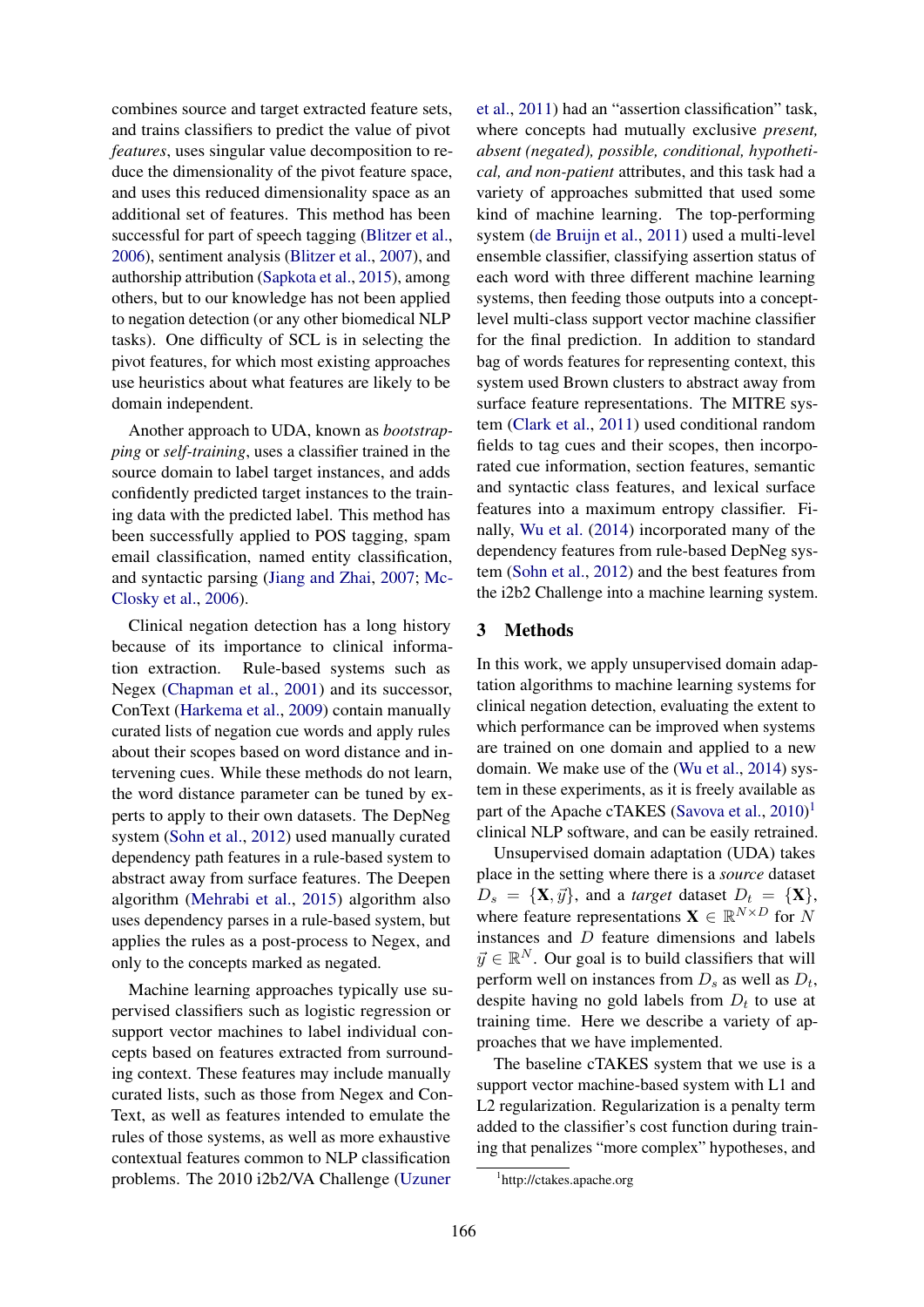is intended to reduce overfitting to the training data. L<sub>2</sub> regularization adds the L<sub>2</sub> norm to the classifier cost function as a penalty and tends to favor smaller feature weights. L1 regularization adds the L1 norm as a penalty and favors sparse feature weights (i.e., setting many weights to zero).

Before attempting any explicit UDA methods, we evaluate the simple method of increasing regularization. While regularization is already intended to reduce overfitting, it may still overfit on a target domain since its hyper-parameter is tuned on the source domain. In a real unsupervised domain adaptation scenario it is not possible to tune this parameter on the target domain, so for this work we use heuristic methods to set the adapted regularization parameter. We first find the optimal regularization hyperparameter  $C$  using cross-validation on the source data, then increase it by an order of magnitude and retrain before testing on target data. For example, if we find that the best F1 score occurs when  $C = 1$  for a 5-fold cross-validation experiment on the source data, we retrain the classifier at  $C = 0.1$  before applying to target test data.<sup>2</sup> Changing this parameter by one order of magnitude is purely a heuristic approach, chosen because that is how we (the authors) typically would vary this parameter during tuning. Future work may explore whether this parameter on target data without supervision, perhaps by using some information about the data distribution in the target domain.

The first UDA algorithm we implement is structural correspondence learning (SCL) (Blitzer et al., 2006). Following Blitzer et al. we select as pivot features those features that occur more than 50 times in both the source and target data. Then, for each data instance i in  $X_c = \{X_s \cup X_t\}$ , and each pivot feature p, we extract the non-pivot features of  $i$  (non-pivot features are simply all features not selected as pivot features),  $\vec{x_i} = \mathbf{X}_c[i, non-pivots]$ , and a classification target,  $y_i[p] = [\mathbf{X}_c[i, p] >$ 0.5. <sup>3</sup> For each pivot feature p, we train a linear classifier on the  $(\vec{x_i}, y_i[p])$  classification instances, take the resulting feature weights,  $w_p$ , and concatenate them into a matrix  $W$ . We decompose  $W$ using singular value decomposition:  $W = U\Sigma V^T$ , and construct  $\theta$  as the first d dimensions of U. This matrix  $\theta$  represents a projection from non-pivot features to a reduced dimensionality version of the

|              | Test corpus |            |        |      |  |  |  |  |  |
|--------------|-------------|------------|--------|------|--|--|--|--|--|
| Train corpus | Seed        | Stratified | Mipacq | i2b2 |  |  |  |  |  |
| Seed         | 0.88        | 0.76       | 0.65   | 0.79 |  |  |  |  |  |
| Stratified   | 0.66        | 0.83       | 0.67   | 0.79 |  |  |  |  |  |
| Mipacq       | 0.73        | 0.78       | 0.75   | 0.85 |  |  |  |  |  |
| i2h2         | 0.65        | 0.59       | 0.64   | 0.93 |  |  |  |  |  |

Table 1: Results (F1 scores) of baseline crossdomain experiments. Bold diagonals indicate in-domain results, which were obtained with 5 fold cross-validation. Off-diagonal elements were trained on source data and tested on target data.

pivot-feature space. At training and test time, features are extracted normally, and non-pivot feature values are multiplied by θ to create *correspondence features* in the reduced-dimensionality pivot space. Following Sapkota et al. (2016), we experiment with two methods of combining correspondence features with the original features: *All+New*, which combines all the original features with the correspondence features, and *Pivot+New* which combines only the pivot features from the original space with the correspondence features.

The next UDA algorithm we implement is bootstrapping. Jiang and Zhai (2007) introduced a variety of methods for UDA, under the broad heading of *instance weighting*, but the method they call *bootstrapping* was the only one which does not rely on any target domain labeled data. This method creates pseudo-labels for a portion of the target data by running a classifier trained only on source data on the target data, and adding confidently classified target instances to the training data, labeled with whatever the classifier decided. Jiang and Zhai experiment with the weights of these instances, either giving higher weights to target instances or weighting them the same as source instances. We implemented a simpler version of bootstrapping that does not modify instance weights, and adds instances based on the initial classifier score (rather than iteratively re-training and adding additional instances). We allow up to 1% of the target instances to be added.

In addition to adding the highest-scoring instances, we also experiment with adding only highscoring instances from the minority class. In many NLP tasks, including negation detection, the label of interest has low prevalence, and there is a danger that the classifier will be most confident on the majority class and only add target instances with that

 $2$ Note that since C is the cost of misclassifying training instances, increasing regularization means lowering C.

<sup>&</sup>lt;sup>3</sup>We use  $\llbracket expr \rrbracket$  to denote the indicator function, which returns 1 if expr is true and 0 otherwise.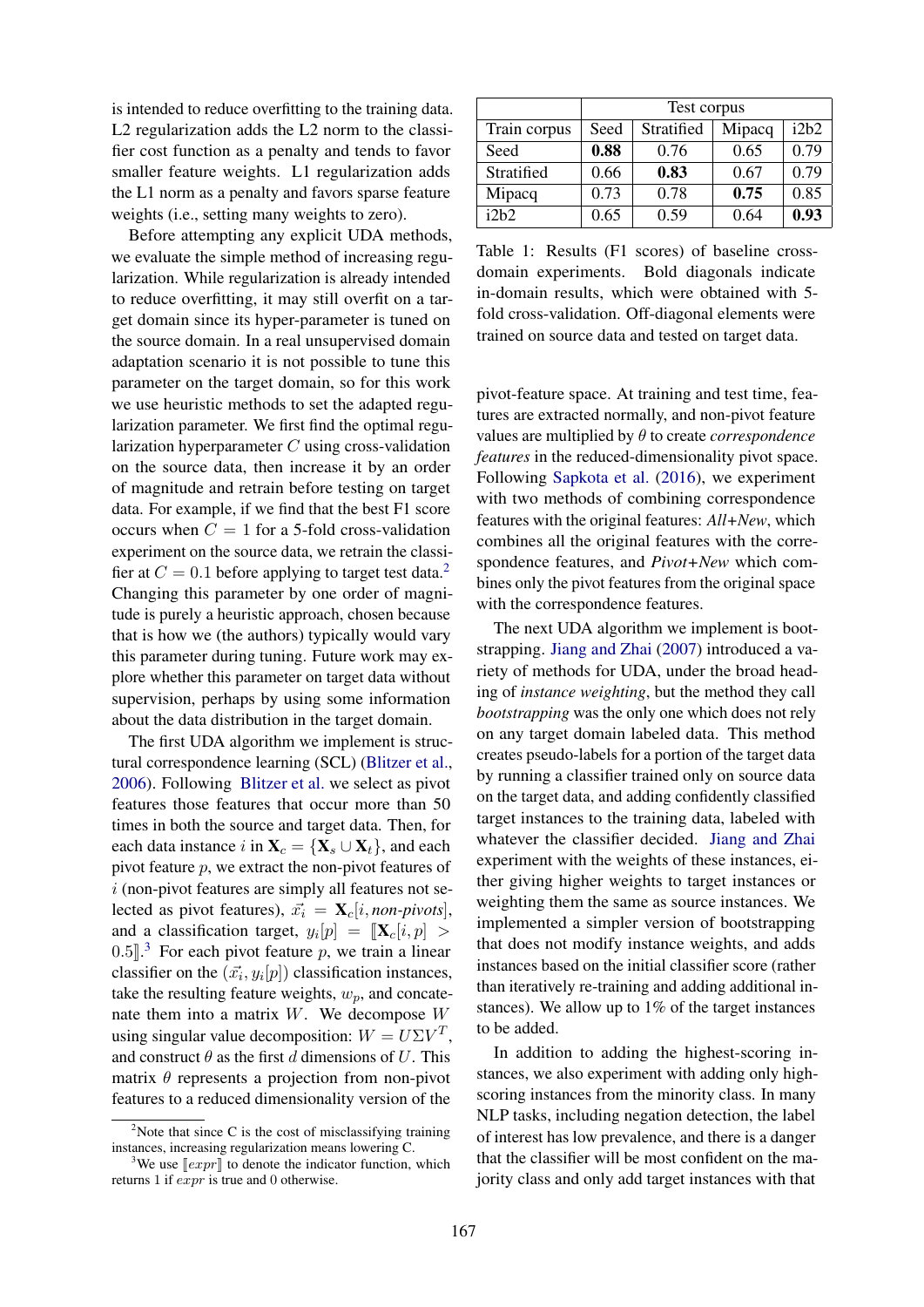| Source        | Target       | None | 10xReg | <b>SCL A+N</b> | <b>SCL P+N</b> | <b>BS-All</b> | <b>BS-Minority</b> | <b>ISF</b> |
|---------------|--------------|------|--------|----------------|----------------|---------------|--------------------|------------|
| Seed $(L1)$   | Strat        | 0.76 | 0.8    | 0.8            | 0.69           | 0.79          | 0.79               | 0.8        |
|               | Mipacq       | 0.65 | 0.66   | 0.69           | 0.6            | 0.69          | 0.7                | 0.69       |
|               | i2b2         | 0.79 | 0.83   | 0.83           | 0.71           | 0.83          | 0.83               | 0.83       |
| Strat $(L1)$  | Seed         | 0.66 | 0.66   | 0.66           | 0.58           | 0.66          | 0.67               | 0.66       |
|               | Mipacq       | 0.67 | 0.68   | 0.68           | 0.65           | 0.68          | 0.66               | 0.68       |
|               | i2b2         | 0.79 | 0.79   | 0.79           | 0.71           | 0.79          | 0.8                | 0.79       |
| Mipacq $(L2)$ | Seed         | 0.73 | 0.59   | 0.73           | 0.71           | 0.73          | 0.71               | 0.73       |
|               | <b>Strat</b> | 0.78 | 0.76   | 0.78           | 0.71           | 0.78          | 0.79               | 0.78       |
|               | i2b2         | 0.85 | 0.77   | 0.85           | 0.84           | 0.84          | 0.85               | 0.85       |
| i2b2(L1)      | Seed         | 0.65 | 0.72   | 0.72           | 0.67           | 0.72          | 0.72               | 0.72       |
|               | <b>Strat</b> | 0.59 | 0.68   | 0.69           | 0.62           | 0.68          | 0.68               | 0.68       |
|               | Mipacq       | 0.64 | 0.69   | 0.69           | 0.68           | 0.69          | 0.69               | 0.69       |
| Average       |              | 0.71 | 0.72   | 0.74           | 0.68           | 0.74          | 0.74               | 0.74       |

Table 2: Results of unsupervised domain adaptation algorithms (F1 scores). None=No adaptation, 10xReg=Regularization with 10x penalty, SCL A+N is structural correspondence learning with all features in addition to projected (new) features, SCL P+N is SCL with pivot features and projected features, BS-All=Bootstrapping with instances of all classes added to source, BS-Minority=Bootstrapping with only instances of minority class added to source, ISF=Instance similarity features.

label. We therefore experiment with only adding minority class instances, enriching the training data to have a more even class distribution.

The final UDA algorithm we experiment with uses instance similarity features (ISF) (Yu and Jiang, 2015). This method extends the feature space in the source domain with a set of similarity features computed by comparison to features extracted from target domain instances. Formally, the method selects a random subset of K *exemplar instances* from  $D_t$  and normalizes them as  $\hat{\vec{e}} = \frac{\vec{e}}{||\vec{e}||}$ . Similarity feature  $k$  for instance  $i$  in the source data set is computed as the dot product  $\mathbf{X}_t[i] \cdot \hat{e}[k]$ . Following Yu and Jiang, we set  $K = 50$  and concatenate the similarity features to the full set of extracted features for each source instance at training. These exemplar instances must be kept around past training time, so that at test time similarity features can be similarly created for test instances.

### 4 Evaluation

Our evaluation makes use of four corpora of clinical notes with negation annotations  $-$  i2b2 (Uzuner et al., 2011), Mipacq (Albright et al., 2013), SHARP (Seed), and SHARP (Stratified). We first perform cross-domain experiments in the no adaptation setting to replicate Wu et al.'s experiments.<sup>4</sup> One difference to Wu et al. is that we evaluate on

the training split of the target domain – we made this choice because the development and test sets for some of the corpora are quite small and the training data gives us a more stable estimate of performance. We tune two hyperparameters, L1 vs. L2 regularization and the values of regularization parameter C, with five-fold cross validation on the source corpus. We record results for training on all four corpora, testing on all three target domains, as well as a cross-validation experiment to measure in-domain performance. Table 1 shows these results, which replicate Wu et al. in finding dramatic performance declines across corpora.

In our domain adaptation experiments, we also use all four corpora as source domains, and for each source domain we perform experiments where the other three corpora are target domains. This result is reported in Table 2.

## 5 Discussion and Conclusion

These results show that unsupervised domain adaptation can provide, at best, a small improvement to clinical negation detection systems.

Strong regularization, while not obtaining the highest average performance, provides nominal improvements over no adaptation in all settings except when the source corpus is Mipacq, in which case performance suffers severely. Mipacq has two unique aspects that might be relevant; first, it is the largest training set, and second, it pulls docu-

<sup>4</sup> See that paper for an discussion of corpus differences.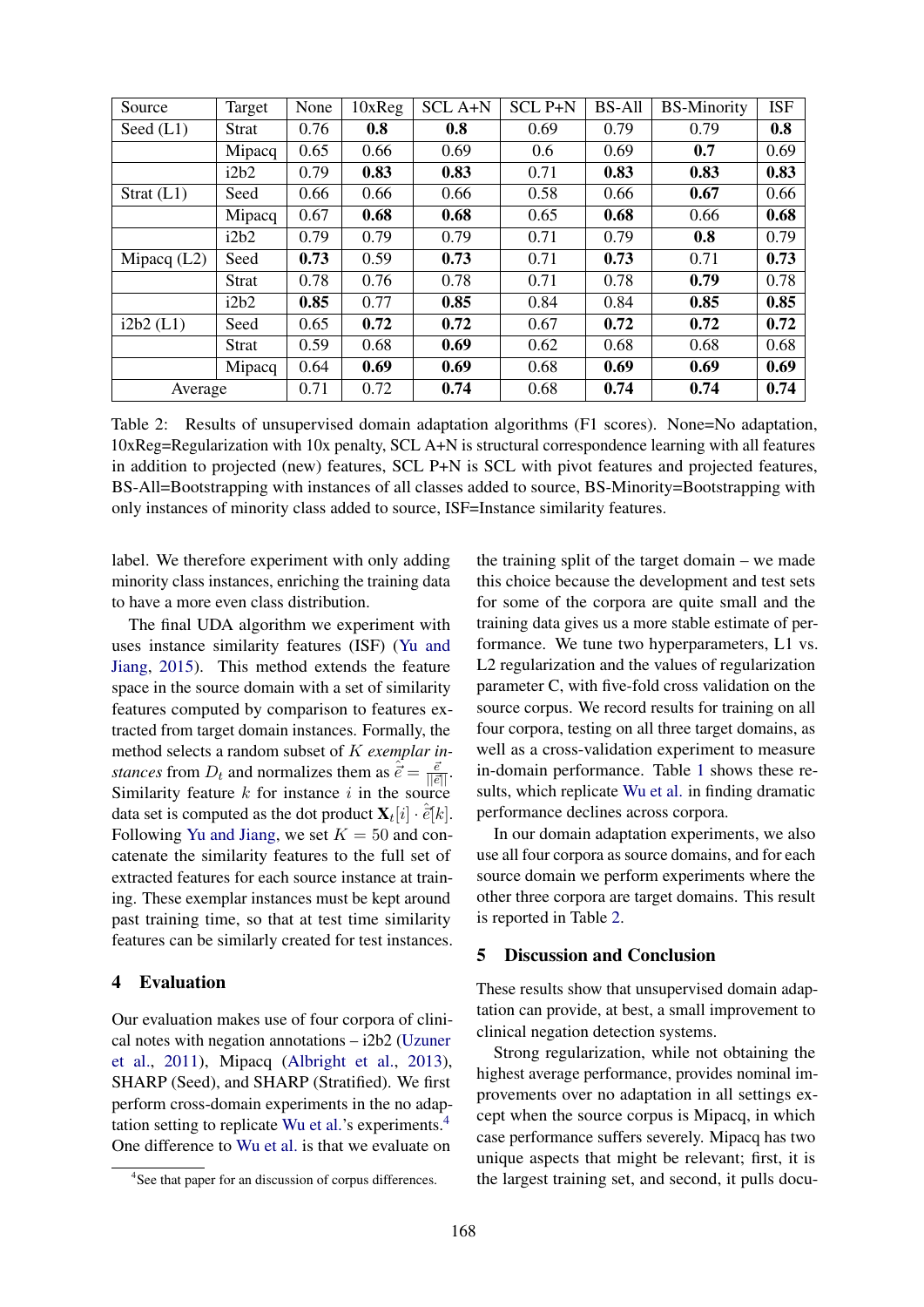ments from a very diverse set of sources (clinical notes, clinical questions, and medical encyclopedias), while the other corpora only contain clinical notes. Perhaps because the within-corpus variation is already quite high, the regularization parameter that performs best during tuning is already sufficient to prevent overfitting on any target corpus with less variation, and increasing it leads to underfitting and thus poor target domain performance. Future work may explore this hypothesis, which must include some attempt to relate the within- and between-corpus variation.

Four different systems all obtain the highest average performance, with BS-All (standard bootstrapping), BS-Minority (bootstrapping with minority class enrichment), structural correspondence learning (SCL A+N), and instance similarity features (ISF) all showing 3% gain in performance (71% to 74%). While the presence of some improvement is encouraging, the improvements within any given technique are not consistent, so that without labeled data from the target domain it would not be possible to know which UDA technique to use. We set aside the question of "statistical significance," as that is probably too low of a bar – whether or not these results reach that threshold, they are still disappointingly low and likely to cause issues if applied to new data.

In summary, selecting a method is difficult, and many of these methods have hyper-parameters (e.g., pivot selection for SCL, number of bootstrapping instances, number of similarity features) that could potentially be tuned, yet in the unsupervised setting there are no clear metrics to use for tuning performance. Future work will explore the use of unsupervised performance metrics that can serve as proxies to test set performance for optimizing hyperparameters and selecting UDA techniques for a given problem.

### Acknowledgments

This work was supported by National Institutes of Health grants R01GM114355 from the National Institute of General Medical Sciences (NIGMS) and U24CA184407 from the National Cancer Institute (NCI). The content is solely the responsibility of the authors and does not necessarily represent the official views of the National Institutes of Health.

#### References

- Daniel Albright, Arrick Lanfranchi, Anwen Fredriksen, Will F Styler, Colin Warner, Jena D Hwang, Jinho D Choi, Dmitriy Dligach, Rodney D Nielsen, James H Martin, Wayne Ward, Martha Palmer, and Guergana K Savova. 2013. Towards comprehensive syntactic and semantic annotations of the clinical narrative. *Journal of the American Medical Informatics Association: JAMIA* 20(5):922–930. https://doi.org/10.1136/amiajnl-2012-001317.
- J Blitzer, M Dredze, and F Pereira. 2007. Biographies, Bollywood, Boom-boxes and Blenders: Domain Adaptation for Sentiment Classification. In *ACL 2007*. page 440. http://www.cs.brandeis.edu/ marc/misc/proceedings/acl-2007/ACLMain/pdf/ACLMain56.pdf.
- J Blitzer, R McDonald, and F Pereira. 2006. Domain adaptation with structural correspondence learning. *Proceedings of the 2006 Conference on Empirical Methods in Natural Language Processing (EMNLP 2006)* http://dl.acm.org/citation.cfm?id=1610094.
- Olivier Bodenreider and Alexa T. McCray. 2003. Exploring semantic groups through visual approaches. *Journal of Biomedical Informatics* 36(6):414–432. https://doi.org/10.1016/j.jbi.2003.11.002.
- W W Chapman, W Bridewell, P Hanbury, G F Cooper, and B G Buchanan. 2001. A simple algorithm for identifying negated findings and diseases in discharge summaries. *Journal of biomedical informatics* 34(5):301–310. https://doi.org/10.1006/jbin.2001.1029.
- Wendy W. Chapman, David Chu, and John N. Dowling. 2007. ConText : An Algorithm for Identifying Contextual Features from Clinical Text. *Proceedings of the Workshop on BioNLP 2007: Biological, Translational, and Clinical Language Processing* (June):81– 88.
- Cheryl Clark, John Aberdeen, Matt Coarr, David Tresner-Kirsch, Ben Wellner, Alexander Yeh, and Lynette Hirschman. 2011. MITRE system for clinical assertion status classification. *Journal of the American Medical Informatics Association : JAMIA* 18(5):563–567. https://doi.org/10.1136/amiajnl-2011-000164.
- Berry de Bruijn, Colin Cherry, Svetlana Kiritchenko, Joel Martin, and Xiaodan Zhu. 2011. Machinelearned solutions for three stages of clinical information extraction: the state of the art at i2b2 2010. *Journal of the American Medical Informatics Association* 18(5):557–562. https://doi.org/10.1136/amiajnl-2011-000150.
- Henk Harkema, John N. Dowling, Tyler Thornblade, and Wendy W. Chapman. 2009. ConText: an algorithm for determining negation, experiencer, and temporal status from clinical reports. *Journal of biomedical* 42(5):839–851.